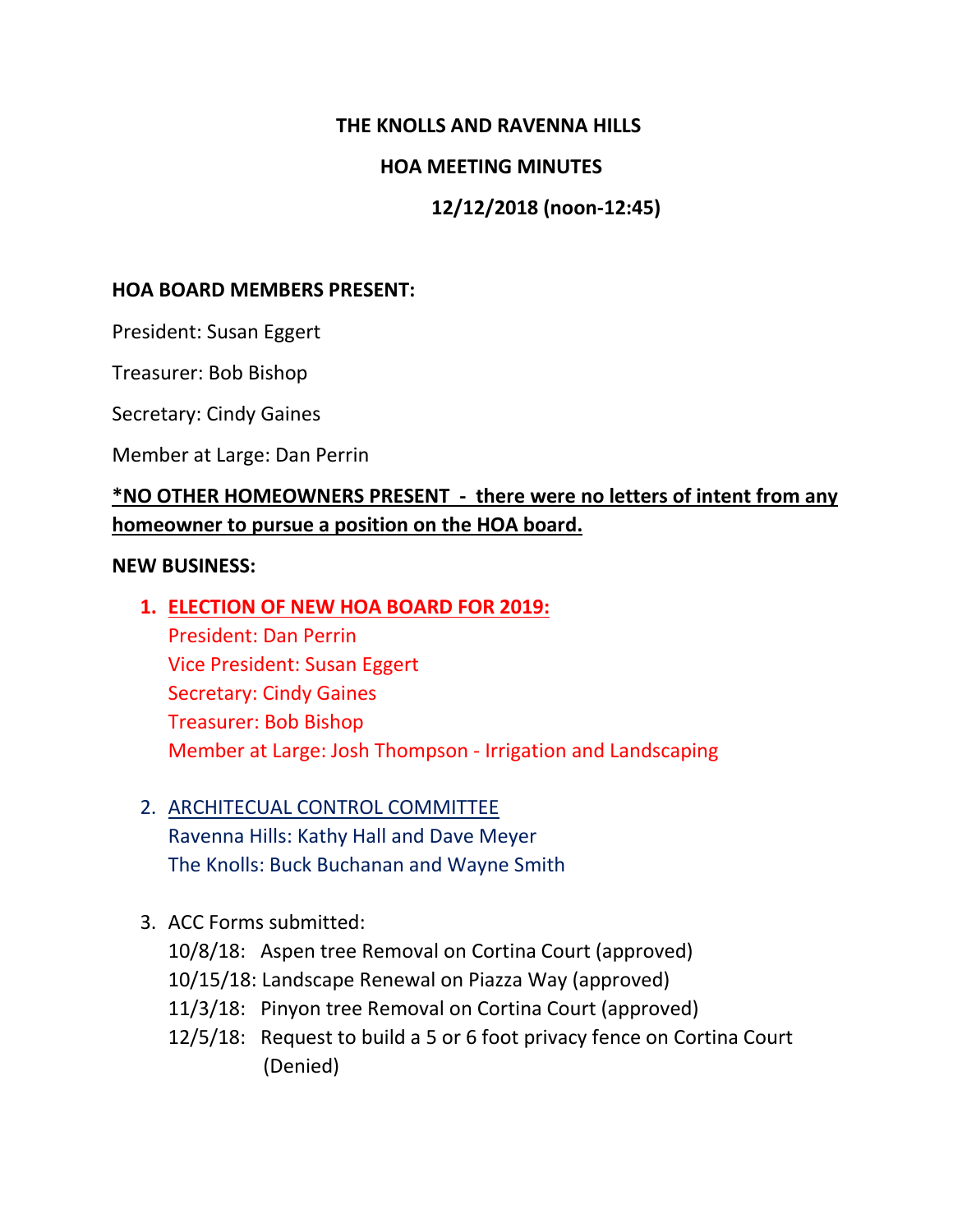- 4. Interest charges to commence on a Knolls homeowner for non-payment of \$299 in 2018 if payment is not received by time of January invoices are prepared late December.
- 5. Ravenna Hills Laision with Bookcliff Gardens is **no longer** Bob Bishop. \*\*Please call Bray Management 970-242-8450, with concerns, problems, requests that need to brought to Bookcliff Gardens attention. Bob Bishop will contact Bray Management to discuss his process for homeowners and Bookcliff Gardens communication process.
- 6. Bookcliff Gardens recently did another leaf pick up in the backyards of homeowners by pond 1 and 2.

## **OLD BUSINESS:**

- 1. Covenants, Conditions and Restrictions-CCRs (Jeanne Reporterhomeowner): Will contact attorney, Fred Aldrich, for update on Ravenna Hills CCRs update.
- 2. Board Members have a key to the pump house, as well as Brian Hodges and Ken Robar. Bob Bishop has the master key.

## **Homeowner Information:**

1. *HOA Management Company*: Bray HOA Management 637 North Ave. Grand Junction, CO 81501 970-242-8450: Mark Shoberg and Savannah Kohagen [www.brayhoa.com](http://www.brayhoa.com/) Fax: 970-255-3501

 **\*Homeowners, please call Bray for any concerns, questions, CCR** 

## **Violations, landscaping, irrigation issues. \***

\*Bray will contact the appropriate HOA Board member.

2**.** *HOA Dues Paid to*: Les McPherson Consulting and Professional Accounting

521od Ave. Grand Junction, CO 81501

Office: 970-644-5330 Fax: 970-360-1003